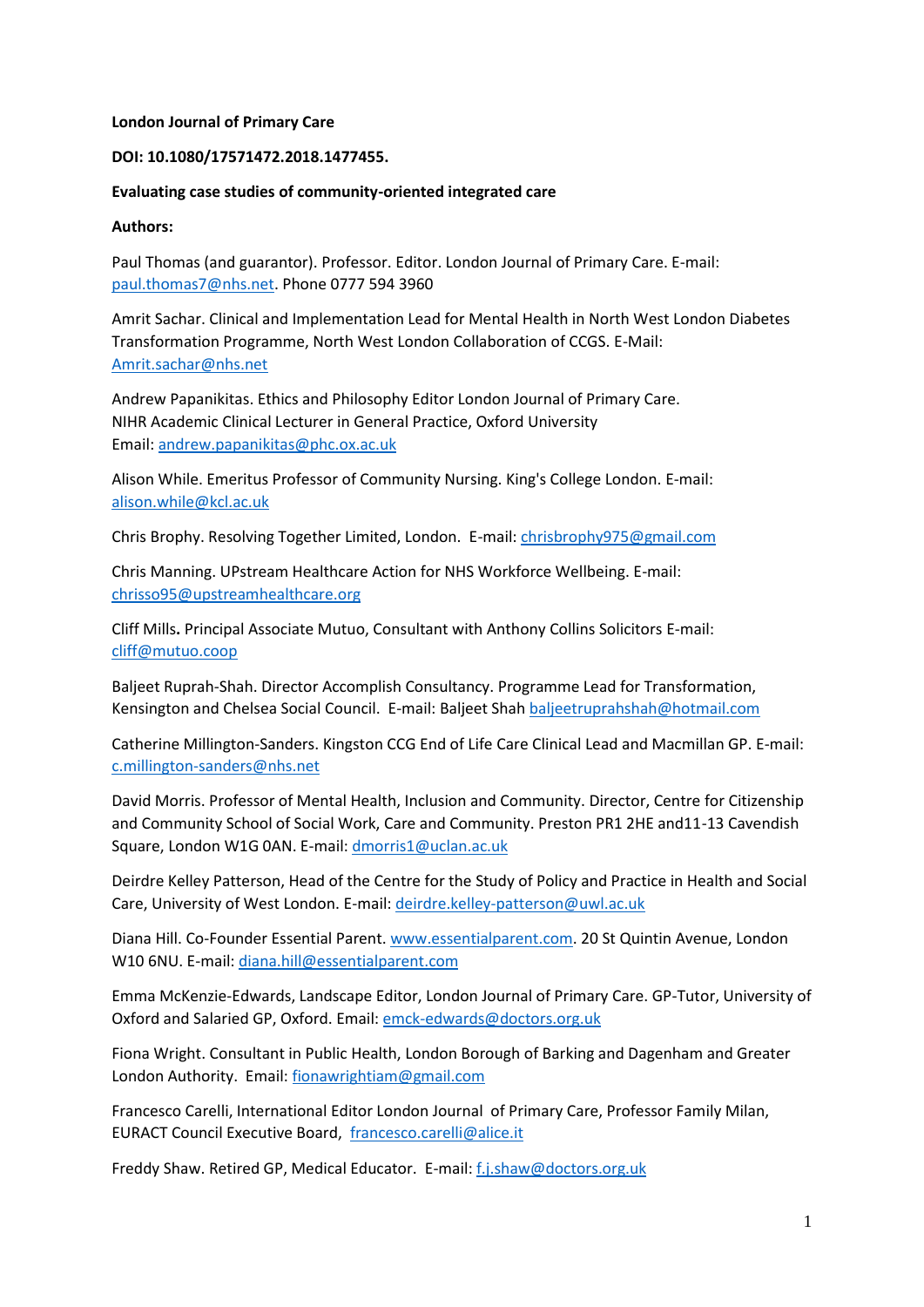Isabelle Vedel. Assistant Professor. Department of Family Medicine. McGill University. E-mail: [isabelle.vedel@mcgill.ca](mailto:isabelle.vedel@mcgill.ca)

John Spicer. Head of Primary Care Education and Development. Health Education England [South London Team], Stewart House, 32 Russell Square, London, WC1B 5DN. E-mail: [John.Spicer@hee.nhs.uk](mailto:John.Spicer@hee.nhs.uk)

Liz Wewiora. Creative Producer. Open Eye Gallery. Liverpool. E-mail: [liz@openeye.org.uk](mailto:liz@openeye.org.uk)

Malik Gul. Wandsworth Community Empowerment Network. E-mail: [malik@wcen.org.uk](mailto:malik@wcen.org.uk)

Michelle Kirkbride BA. Community Development Coordinator. NorWest Co-op Community Health Centre, Canada. E-mail: [mkirkbride@norwestcoop.ca](mailto:mkirkbride@norwestcoop.ca)

Mike Sadlowski. Health Promoter, Mobility Specialist. BKin, MSc Applied Ergonomics, Canada. Email[: msadlowski@norwestcoop.ca](mailto:msadlowski@norwestcoop.ca)

Mylaine Breton. Assistant Professor. Department of Community Health. Universite de Sherbrooke. : E-mail: [mylaine.breton@usherbrooke.ca](mailto:mylaine.breton@usherbrooke.ca)

Ricky Banarsee. Professor. Director of WeLReN CiC. E-mail: [r.banarsee@imperial.ac.uk](mailto:r.banarsee@imperial.ac.uk)

Sunjai Gupta. Honorary Consultant Psychiatrist, South London and Maudsley NHS Trust. E-mail: [sunjaj.gupta@slam.nhs.uk](mailto:sunjaj.gupta@slam.nhs.uk)

Tony Burch. Primary Care Advisor. Health Education England North London. Stewart House, 32 Russell Square, London, WC1B 5DN. Email: [tony.burch@hee.nhs.uk](mailto:tony.burch@hee.nhs.uk)

Tulloch Kempe. Senior Manager - Service Development, Staywell. Kingston Coordinated Care Programme - Design Team and Delivery Group member. E-mail: [Tulloch.Kempe@staywellservices.org.uk](mailto:Tulloch.Kempe@staywellservices.org.uk)

Victoria Tzortziou Brown, Lead on integrated care and research NHS Tower Hamlets CCG and RCGP Joint Hon Sec. E-mail: [V.tzortzioubrown@qmul.ac.uk](mailto:V.tzortzioubrown@qmul.ac.uk)

John Sanfey. Medical Director Hammersmith and Fulham GP Federation. E-mail: [johnsanfey@nhs.net](mailto:johnsanfey@nhs.net)

## **Endorsements**

The following endorse the ideas presented in this paper

**Dennis Ougrin.** Consultant Child and Adolescent Psychiatrist. Clinical Senior Lecturer. Course Leader, MSc in Child and Adolescent Mental Health. Child and Adolescent Psychiatry. Institute of Psychiatry. PO85 De Crespigny Park. London SE5 8AF. 44(0)2078480957. E-mail: [dennis.ougrin@kcl.ac.uk](mailto:dennis.ougrin@kcl.ac.uk)

**John R Ashton.** Professor. Former President of the United Kingdom Faculty of Public Health and Chair of the UK Public Health Association. E-mail: [johnrashton@blueyonder.co.uk](mailto:johnrashton@blueyonder.co.uk)

**John M. (Jack) Westfall, MD, MPH.** Chair of Family Medicine. Santa Clara Valley Medical Center Health and Hospital System. San Jose, CA. E-mail: [Jack.westfall@ucdenver.edu](mailto:Jack.westfall@ucdenver.edu)

**Linda Lang.** Professor. Senior Advisor. Baker Dearing Educational Trust[. 4 Millbank, London SW1P](x-apple-data-detectors://3/)  [3JA.](x-apple-data-detectors://3/) E-mail: [llang@utcolleges.org](mailto:llang@utcolleges.org)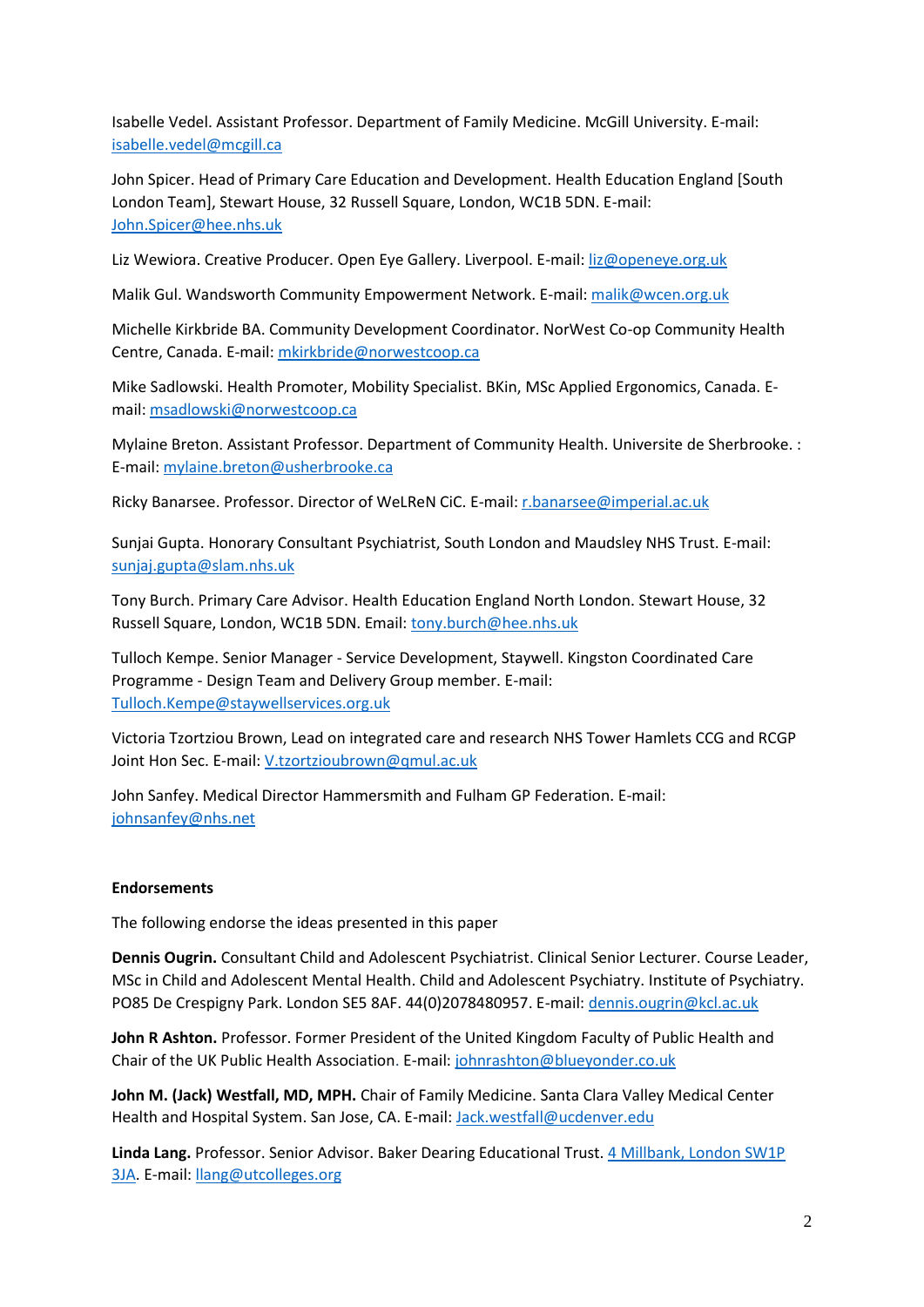**Mark Spencer.** Medical Director NWL Collaboration of CCGs. Expert Principal, CarnallFarrar. E-mail: [Mark.spencer@nhs.net](mailto:Mark.spencer@nhs.net)

**Peter J Whitehouse.** Professor. Case Western Reserve University, Cleveland USA and University of Toronto. E-mail: [peter.whitehouse@case.edu](mailto:peter.whitehouse@case.edu)

**Ricky Banarsee**. Professor. Director West London Research Network (WeLReN CiC). E-mail: [r.banarsee@imperial.ac.uk](mailto:r.banarsee@imperial.ac.uk)

**Sarah-Jane Lang**. General Practice Speciality Trainee, St George's University of London. E-mail: [Sarah-jane.lang@nhs.net](mailto:Sarah-jane.lang@nhs.net)

**Siobhan Clarke.** Managing Director of Your Healthcare CIC, London. E-mail: [siobhan.clarke@yourhealthcare.org](mailto:siobhan.clarke@yourhealthcare.org) 

**Steve Thomas**. Clinical Director. Mental Health, Learning Disabilities & Dementia Portfolio. NHS Sheffield Clinical Commissioning Group. E-mail: [steve.thomas5@nhs.net](mailto:steve.thomas5@nhs.net)

**Steve Iliffe.** Emeritus Professor of Primary Care for Older People, University College London. E-mail: s.iliffe@ucl.ac.uk

**Type of Paper**: Reviewed. Opinion & Debate

**Word count:** 4,026 words

#### **Abstract (max 300 words).**

This paper summarises a ten-year conversation within London Journal of Primary Care (LJPC) about the nature of community-oriented integrated care (COIC) and how to develop and evaluate it.

COIC means integration of efforts for combined disease-treatment and health-enhancement at local, community level. COIC is similar to the World Health Organisation concept of a Community-Based Coordinating Hub - both require a local geographic area where different organisations align their activities for whole system integration and develop local communities for health. COIC is a necessary part of an integrated system for health and care because it enables multiple insights into 'wicked problems' and multiple services to integrate their activities for people with complex conditions, at the same time helping everyone to collaborate for the health of the local population.

The conversation concludes seven aspects of COIC that warrant further attention.

#### **Key words.** Up to 5 key words.

Community-oriented integrated care. New Care Models. Primary Care Home. Community-based coordinating hubs.

#### **Related LJPC Papers:**

- Elisabeth Paice & Samia Hasan (2013) Educating for integrated care, London Journal of Primary Care, 5:1, 52-55, DOI: 10.1080/17571472.2013.11493374
- Paul Thomas, Tony Burch, Ewan Ferlie, Rachel Jenkins, Fiona Wright, Amrit Sachar & Baljeet Ruprah-Shah (2015) Community-oriented integrated care and health promotion – views from the street, London Journal of Primary Care, 7:5, 83-88, DOI: 10.1080/17571472.2015.1082347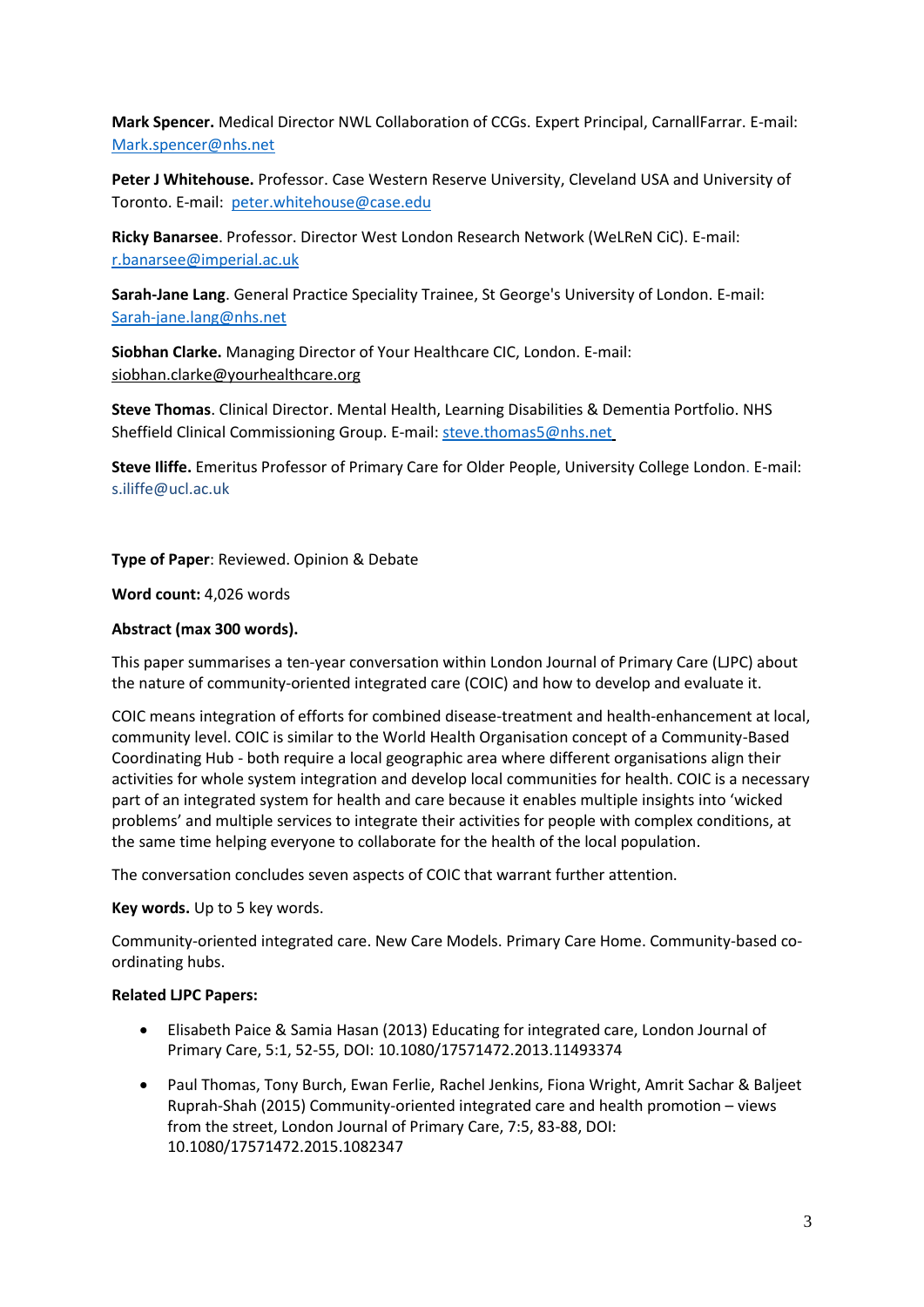- Thomas P (2017). Collaborating sites for community-oriented integrated care and health promotion, London Journal of Primary Care, 9:1, 2-6, DOI: 10.1080/17571472.2016.1271491.
- Victoria Tzortziou Brown, Irem Patel, Nicola Thomas, James Tomlinson, Rachel Roberts, Hugh Rayner, Neil Ashman & Sally Hull (2017) New ways of working; delivering better care for people with long-term conditions, London Journal of Primary Care, 9:5, 60-68, DOI: 10.1080/17571472.2017.1361619
- John Sanfey (2017) The use of case studies to drive bottom-up leadership in communityoriented integrated care and health promotion (COIC), London Journal of Primary Care, 9:1, 7-9, DOI: 10.1080/17571472.2016.1271497

## **Why this matters to us (max 300 words).**

London Journal of Primary Care (LJPC) is a network of people who want to develop communityoriented integrated care. This includes building, as a force for whole-society health, local health communities. Such communities see health as an asset to build from, as well as treating diseases where possible. Over ten years we have co-produced papers that reveal different insights into COIC, and have had tangible impact on policy. This stage of LJPC has come to a natural end. We want to describe what we have learned, and how others can continue this kind of work in different contexts.

## **Key message - What the reader might learn from the paper**

How to develop case studies of community-oriented integrated care and health promotion.

**Governance.** LJPC Board facilitated discussions and provided overview of the writing of this paper

#### **Evidence of permissions to publish other people's work** – N/A

**Funding details**. N/A

#### **TEXT**

#### **Evaluating case studies of community-oriented integrated care**

On 13 March 2017 nineteen participants at a London Journal of Primary Care (LJPC) meeting in London (UK) discussed aspects of community-oriented integrated care (COIC) that need to be better understood. They continued a conversation of many years. In the very first year of LJPC (2008) nearly half of the 52 papers explored the modern-day implications of the 1978 Alma Ata agreement. This identified community-oriented integration of care and health improvement to be a key component. In 2012 and 2013, with colleagues from America and Canada, LJPC stimulated debates about 'Local Health Communities for Integrated Care' at the North American Primary Care Research Group (NAPCRG) (1). In 2015 and 2017, with RCGP London, LJPC stimulated debates about 'Communityoriented integrated care and health promotion' at the (London) City Health Conferences (2). In 2017 LJPC started to develop a network of collaborating sites to better understand how to achieve community-oriented integrated care and health promotion in different contexts (3).

Participants in the conversation have included colleagues from Canada and America as well as the UK. Many are primary care practitioners. Others have specialist expertise in mutual organisations, public health, research, nurse leadership, end of life care, schools, the arts, self-care, patient selfhelp groups and community development initiatives.

Arriving at a shared understanding of COIC took time. Perhaps it was the language of the time that led to its emergence. The popular rhetoric was 'integrated care'; to which the response of the LJPC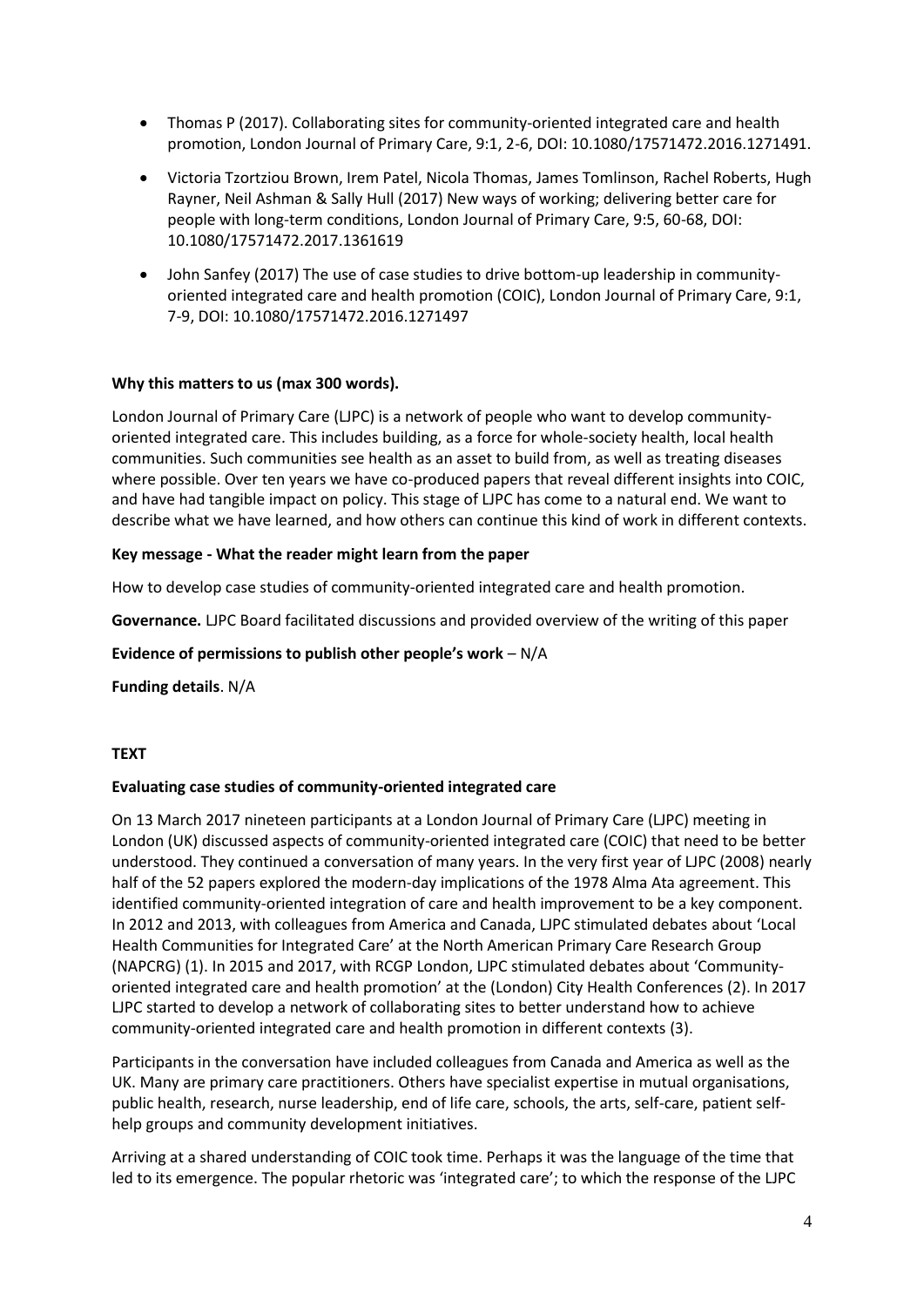community was: '*yes, and integration must be oriented towards local communities rather than towards hospitals'*.

COIC is a concept rather than a specific model. As well as vertical integration between specialists and generalists through 'care pathways', it advocates horizontal integration between primary care and public health, as emphasised in *community-oriented primary care (4),* the *New Public Health (5)* and community-oriented approaches to general practice *(6;7).* 

COIC values health as an asset to build healthy societies, as well as appreciating the need to treat illnesses (8;9). COIC combines structural alignment, as emphasised in the World Health Organisation (WHO) concept of a geographic, *community-based coordinating hub (10)* with the *learning organisation* principle of cycles of collaborative learning and coordinated change to build healthy communities (11-13). COIC also involves collaboration between groups of people with different interests (e.g. patients, citizens, healthcare professionals), and across organisational boundaries, helping to develop shared purpose for health within communities. It therefore benefits from theories, models and structures that support co-operative working (14).

Considering health to be an asset from which to build healthy societies, while also treating illnesses is a '*wicked problem'.* This is a problem that is '*difficult or impossible to solve because of incomplete, contradictory, and changing requirements that are often difficult to recognise'*. Wicked problems cannot be solved through one agent; they require inter-organisational and inter-personal collaboration to address more than one thing at the same time, and they require co-adaptation for things to fit well together. This means that COIC is closely linked to the idea of a *local health community,* namely a geographic area where different disciplines and all citizens collaborate for the sake of the health of the population as a whole. This requires a shared vision that is broad enough to be meaningful to all (i.e. whole society healthy), a system that shows how different people can contribute at different times, and a broad sense of ownership that is generated when people engage in cycles of collaborative learning and coordinated change.

## **International conversations about community-oriented integrated care**

Ever since the 1978 WHO conference at Alma Ata, countries throughout the world have recognised that efforts for care and health improvement need to be integrated at local, community level to produce a healthy society. It came to be called 'Strong' or 'Comprehensive' Primary Health Care (15). This was reaffirmed in 2008 when the WHO Director General Margaret Chan again advocated *community-based coordinating hubs* - "*reorganisation of health services as primary care…. coordinator of a comprehensive response at all levels……that secures healthier communities, by integrating public health actions with primary care and by pursuing healthy public policies across sectors" (10).*

Throughout the world, in one way or another, since 1978 the concept of COIC has been advanced. There are now 1,400 Healthy City Programmes which are working towards the ideal of whole society health. The latest phase of the Healthy City movement, from 2018, will emphasise the 6 'P's - People, Place, Participation, Prosperity, Peace and Planet. These will feature in the Alma Ata 40th Anniversary Conference in October 2018 (in newly-named Almaty) that will also call for the support of 20,000 elected city mayors and political leaders who advocate the 6 'P's by the year 2020.

In the UK, with the Five Year Forward View, COIC has finally come of age. It is an intrinsic part of the Accountable Care concept now being implemented throughout the UK. It reflects explorations by all political parties of a 'new localism' where naive 'top down' control and 'bottom up control' are both replaced by a more equal and dialogic relationship between local and central functions (16).

The current commissioning paradigm is likely to be replaced with one based on capitation budgets that will be shared between provider organisations in Primary, Secondary and Social Care. This new paradigm focuses on whole population outcomes. COIC is an essential and hitherto undervalued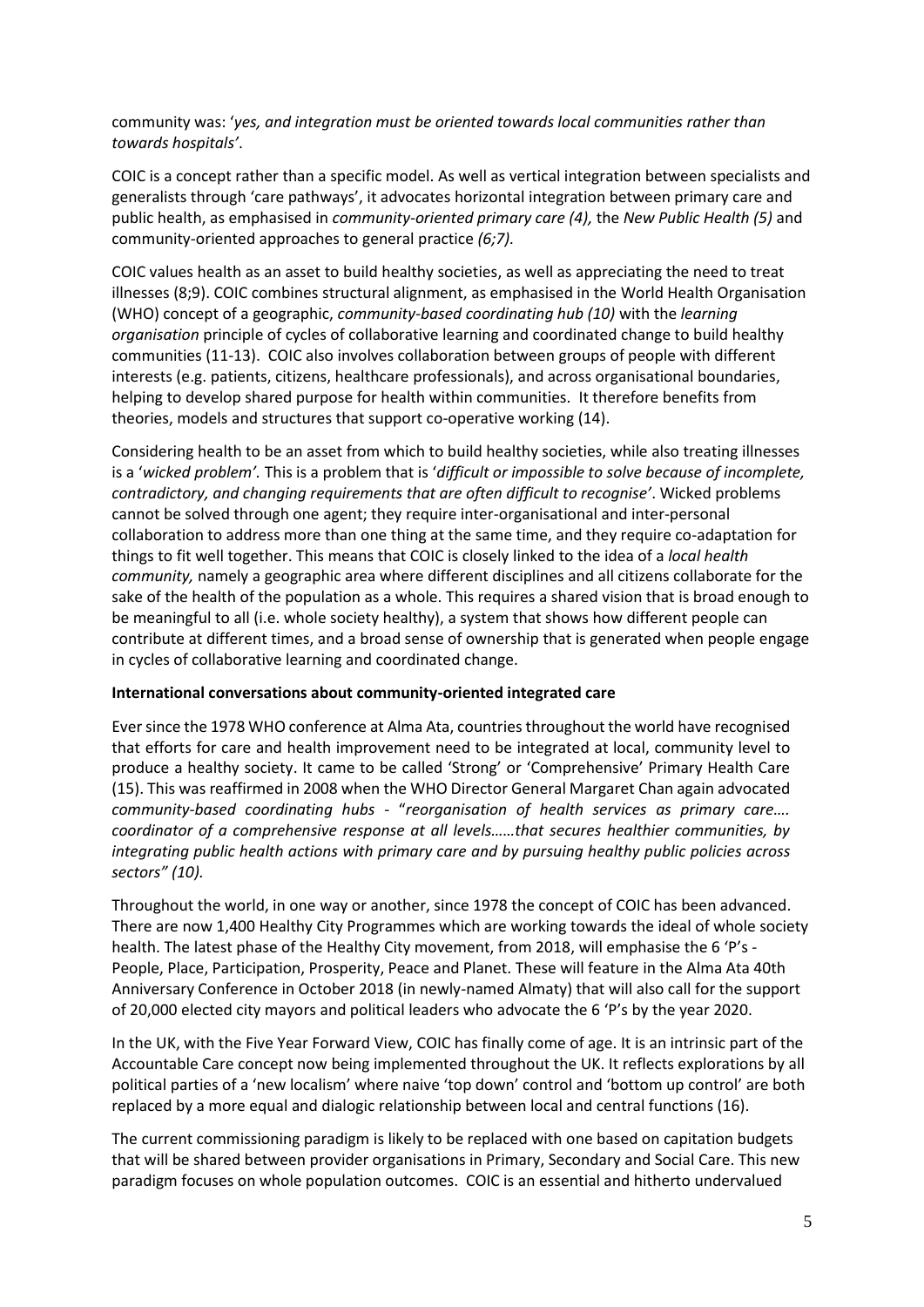component in the integration of health and social care services, intended to be delivered at local, community level through *community networks*. The word 'local' is important here, because the range of things that affect health are part of the fabric of lives being lived. Further away, for example in a hospital, the focus tends to be on the disease rather than the person. 'Community' is important because trusted relationships between multiple agencies can have effects more than the sum of the parts. A geographic locality is important to provide a shared developmental space where different organisations can creatively interact.

Secondary Care will probably hold the lion's share of capitated budgets within Accountable Care Systems. However, these new contracts will be judged by population health outcomes, and will have longer time-spans with less emphasis on in-year balancing of budget. This should motivate the development of COIC strategies that promote health and prevent disease, as well as treat illness. Accountable Care could boost existing COIC strategies already being developed through the models of Community Development Agencies (17), Primary Care Homes (18;19), New Care Models and Vanguard Sites (20;21). In the West London Integrated Care Programme, movement towards COIC has been evidenced by the development of Health Networks (when collaborating for medical matters) and Local Health Communities (when collaborating for broader health concerns) (22-24).

In the UK, the role of Clinical Commissioning Groups (CCGs) in Accountable Care will be to determine the population health outcomes against which the new contracts will be judged. In addition to the short term, focused outcomes of treating disease, evaluation of COIC will need to consider longerterm and broader impacts including the wider determinants of illness AND the wider determinants of health, local communities for health, sustained collaborative efforts, whole system impact, unexpected outcomes, and improved resilience of the individuals and communities involved.

## **Case studies of community-oriented integrated care**

Community-oriented integrated care is a general concept rather than a specific model. Making it work well means applying it wisely to the specific context, preferably in a way that allows coevolution rather than starting an entirely new system. A *case study* is a good way to understand context. A case study describes the story of the case and from this identifies which aspects to examine in closer detail at particular times (25).

A network of collaborating sites could nurture case studies to help to understand COIC. These are places that are prepared to contribute to a shared exploration of the meaning of COIC in different contexts. Sometimes a case study will be the collaborating site; sometimes a collaborating site will relate to a number of case studies. Key to maximising the learning from these networks will be a publishing platform to locate papers about the cases and stimulate discussions between sites about the lessons arising from them.

To build a rich picture of case studies, the publishing platform should link papers relating to each site, including papers published in other places. To track the evolution of ideas across larger areas it should enable inter-site conversations. This sharing of ideas and experiences about a theme could include academic 'Reviewed' papers that use a recognisable evaluation methodology and 'Landscape' papers that provide anecdotes and stories. One method that LJPC has been exploring includes week-long (Google Plus) discussions of the policy implications of a set of published papers, coupled with hour-long 'Twitter Storms' - summaries then curated by a multidisciplinary team. The publishing platform should also help researchers to develop an appropriate research methodology (25) and support authors to write well.

Within a case study, a core leadership team should 'hold' the overall story and use methods that enable deep and ongoing discussion within the site itself, using all available data including lived experience. As well as evaluating structures and outcomes, case studies should evaluate the co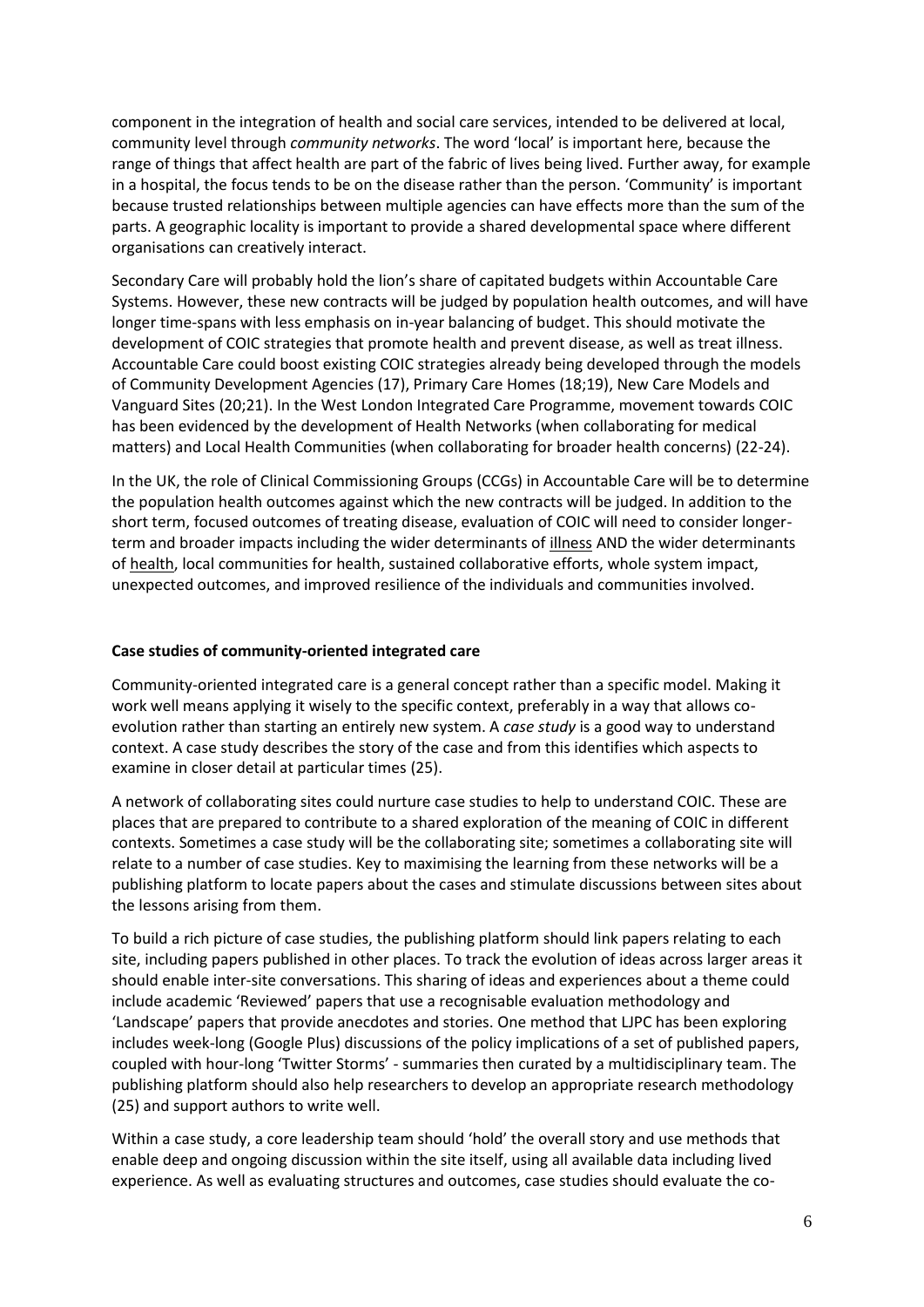creative processes of COIC that build communities and integrate different processes. They should track how this activity informs policy for whole society health and reveals new research needs. Evaluation of such broad and inter-linked activities cannot be done with simple measures. It requires multi-method, multi-sector, whole systems research. Guba and Lincoln propose that '4th Generation Evaluation' (26) has the power to do this - it is a form of participatory action research that generates insights from the three inquiry paradigms of positivism, critical theory and constructivism (quantitative and qualitative insights) and subjects all to broad stakeholder critique at a series of stages to shape the next stages of the emerging story.

Case studies would include a foundation paper that describes their story, including their social and political context as well as service configurations. This describes their unique context. They can later refer back to this paper as the story unfolds. For example, a foundation paper could describe:

- The goal of the programme, and how the goal came to be established
- Partner organisation roles and boundaries, including community and voluntary sectors
- Disciplinary & organisational participation and their leadership institutions
- Funding sources and flows
- Morbidity and demographics
- Evaluation and key metrics
- Theories and models of change
- Implementation strategies, barriers and facilitators
- Training and skills development
- Wider determinants of health and illness, including employment and employability
- Health education initiatives
- What they can contribute to local and national policy

Later papers from a case study would develop the story and share key learning to contribute to the debate on the development of COIC. They could also show change in sets of routinely-gathered data alongside other sources of information, through sequential cycles of development.

# **Elements of COIC that need better understanding**

The following aspects of COIC are insufficiently understood, and need further exploration:

# **1. Different models of integrated working**

Case studies of COIC need to clarify their theories of change and models of action, not only adapting the principles to their changing local contexts but also ensuring they are understood by other disciplines within their community of interest.

They also need to clarify whether their aims are to Integrate: a) medical practice, b) multidisciplinary teams, or c) networks, communities and systems. Mead's 2006 study of primary care innovation in 31 countries provided an important analysis of primary care systems across the world that still has important lessons for today. It revealed six ideal types of primary care organisation, namely outreach franchise; reformed polyclinic; extended general practice; district health system; managed care enterprise; community development agency. Of these, the *community development agency*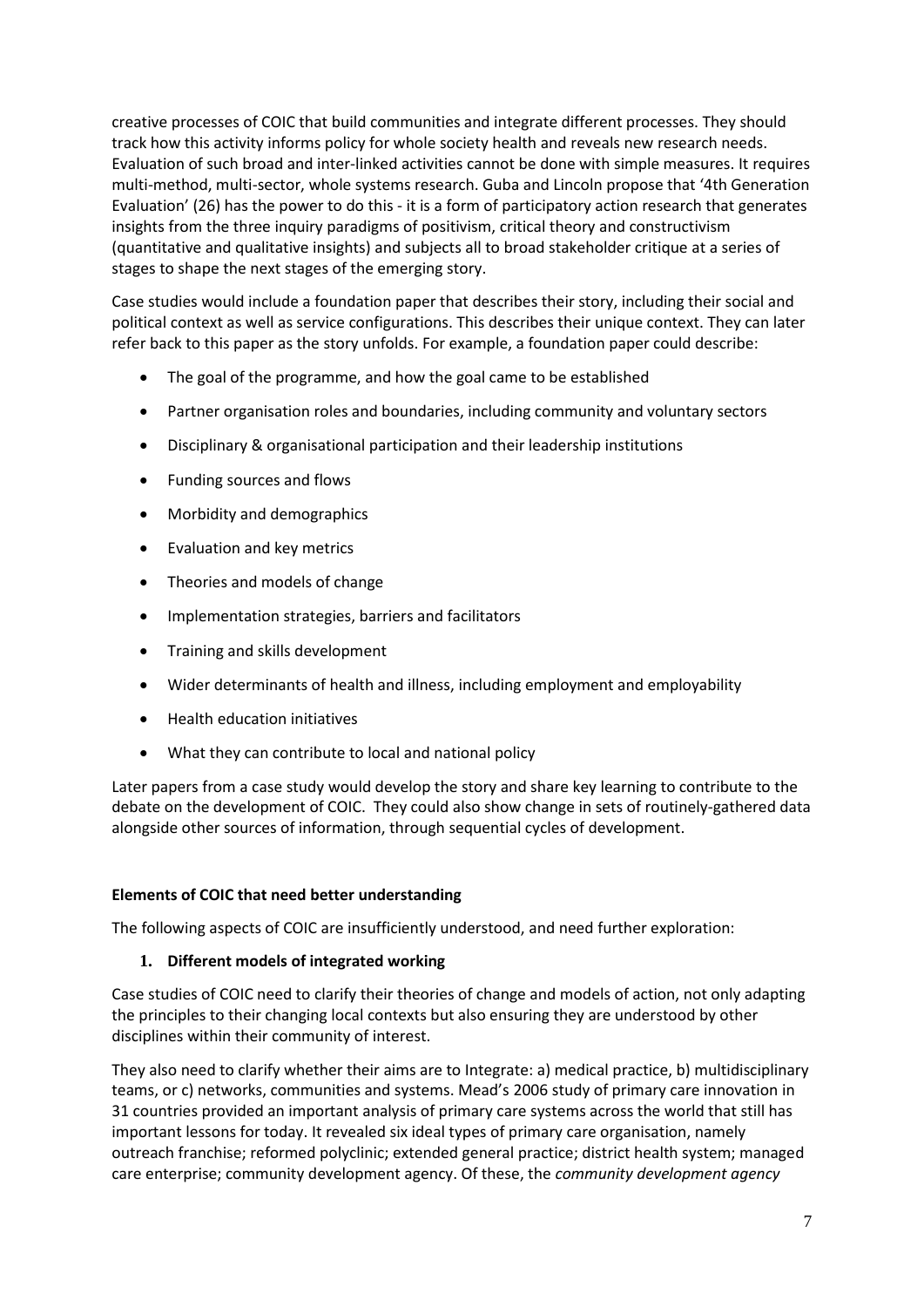most obviously develops communities for health, beyond medical care. Meads examined case studies in Peru, Costa Rica, Venezuela and Bolivia, in which they maintained: "*health is a citizen, not a profession issue*" (p.100) (17).

Further analysis of Mead's work revealed that his six ideal types naturally cluster into three models of different kinds of integration that case studies might recognise. Evaluation and lessons learned could consider the extent to which case study sites relate to these models:

Model 1: Outreach franchise and polyclinic – integrating through medical practice. Model 2: Extended general practices and district health systems – integrating through multidisciplinary teams.

Model 3: Managed care and community development agencies – integrating through networks, communities and systems (27).

# **2. Policy for whole system collaboration**

COIC requires team-working across organisational and disciplinary boundaries that helps a wider system to work as an integrated organic whole. In the UK, evaluation could explore the extent to which transition from a commissioning model of health care to the new shared capitation budget a) facilitates such multiple-way team-working, b) enables people to feel able to help themselves and others, and c) builds communities and networks for health.

Evaluation could focus on:

- Ways in which policy and interventions stimulate individuals and communities to see health as an asset to build healthy economies and healthy societies.
- Ways in which policy stimulates shared-care, self-care and local communities in which citizens and practitioners routinely care about the health of others, beyond their own self-interest.
- Ways in which organisations apply principles of organisational learning to whole systems, including cycles of inter-organisational learning and change and facilitation of collaborative improvements in different parts of the system.
- Knowledge, skills and attitudes that help citizens to participate effectively in community development initiatives, and ways to re-learn these things at different stages of life.
- Mechanisms for co-creative interaction, including strategic partnerships for sustainability, adaptation to new challenges and ways to 'invest to save'.
- Ways in which the use of co-operatives ideas and structure can provide mechanisms for people to actively participate in health and well-being, and underpin the building of communities and networks for health and well-being.
- Organisational and structural arrangements which enable organisations with a shared purpose or community of interest to collaborate across organisational boundaries.
- Ways in which evidence-based primary prevention is commissioned and put it in the context of community-oriented integrated care (28).

# **3. Outcomes**

In 2015 the Royal Society of Arts and its partners at the University of Central Lancashire (UCLan) and the London School of Economics (LSE) published the findings of a three year study on *Connected Communities (29).* They identified four different kinds of outcome from interventions designed to build community networks, each with implications for health:

- a. **A wellbeing dividend.** Social connectedness correlates strongly with wellbeing
- b. **A citizenship dividend.** Empowered citizens can improve health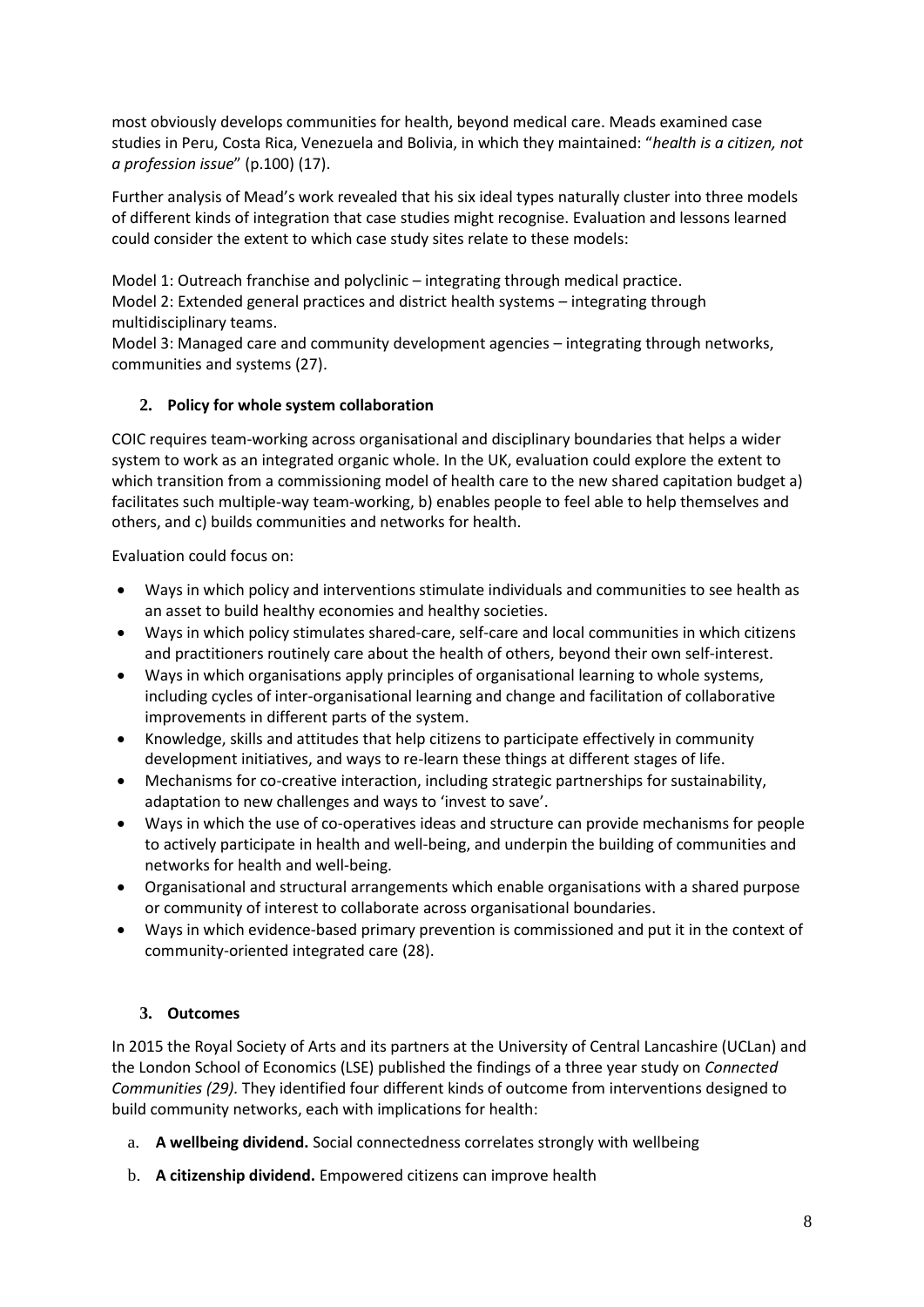- c. **A capacity dividend.** Networks and relationships can positively affect health
- d. **An economic dividend.** Social relationships improve employability, health and welfare savings

Now being further evidenced by way of a parallel series of trans-disciplinary action research projects in the work of Prof David Morris and UCLan's Centre for Citizenship and Community, these dimensions of community capital represent categories that can help to identify data for case study sites to routinely generate in order to evaluate the overall effect of complex interventions:

- **Wellbeing:** Use of population data to develop preventive strategies, predict frailty and use social interventions to prevent it. New models of care planning and more proactive approaches to chronic disease management. Change in tracer markers (e.g. blood sugar control). Markers of health including action competence and social-connectedness that reveal the degree to which people have positive life stories and networks of relationships.
- **Citizenship:** Self-care. Participation in improvement projects. Co-produced Social Prescribing models. Use of services by patients who have and don't have a Care Plan.
- **Capacity:** Patient and Staff satisfaction and competence. Networks of multidisciplinary leadership teams and stakeholder feedback of their effectiveness.
- **Economic:** Unscheduled consultations and admissions of patients with and without a Care Plan. Risk to patients, staff and the system as a whole need to be continually assessed and anticipated, to provide optimal safety.

Many public service organisations, including general practices and hospitals, routinely code clinical episodes. Data can be amalgamated from these databases to measure changes in many of the above outcomes, by practice, locality and larger areas like boroughs and cities.

# **4. Interaction between organisations within a community of interest**

Individual organisations such as general practices, have a set of tasks to undertake, and an organisational purpose to fulfil. These tasks can be done in ways that enhance or diminish relationships with other organisations and disciplines. Organisations that have shared purpose within a community of interest can work collaboratively to improve a range of issues. Case studies can describe the mechanisms they use to collaborate and to ensure that those tasks enhance relationships with other disciplines and enable individuals and teams to span organisational boundaries. For example, a) Seasons of activity coupled with an annual calendar of events help different organisations to align their ways of working, b) Formal agreements support a series of complex collaborations, c) Live Manuals help to remind everyone of the things they have agreed to do, d) Local discussions about data assist real-time evaluation and co-adaptation (30).

Evaluation could focus on:

- **Local health communities.** Models and interventions that support the development of community-based coordinating hubs as local communities for health, including measures of social cohesion.
- **Care pathways into and out of community hubs.** The cost and quality of care pathways could be monitored, to include numbers, speed of access, satisfaction and diseases treated.
- **Adequacy of professional roles.** The rationale for new professional roles could be described and their effect piloted.
- **Mechanisms for collaboration.** Organisational and structural arrangements for collaboration and co-operation across organisational boundaries can be explored and evaluated.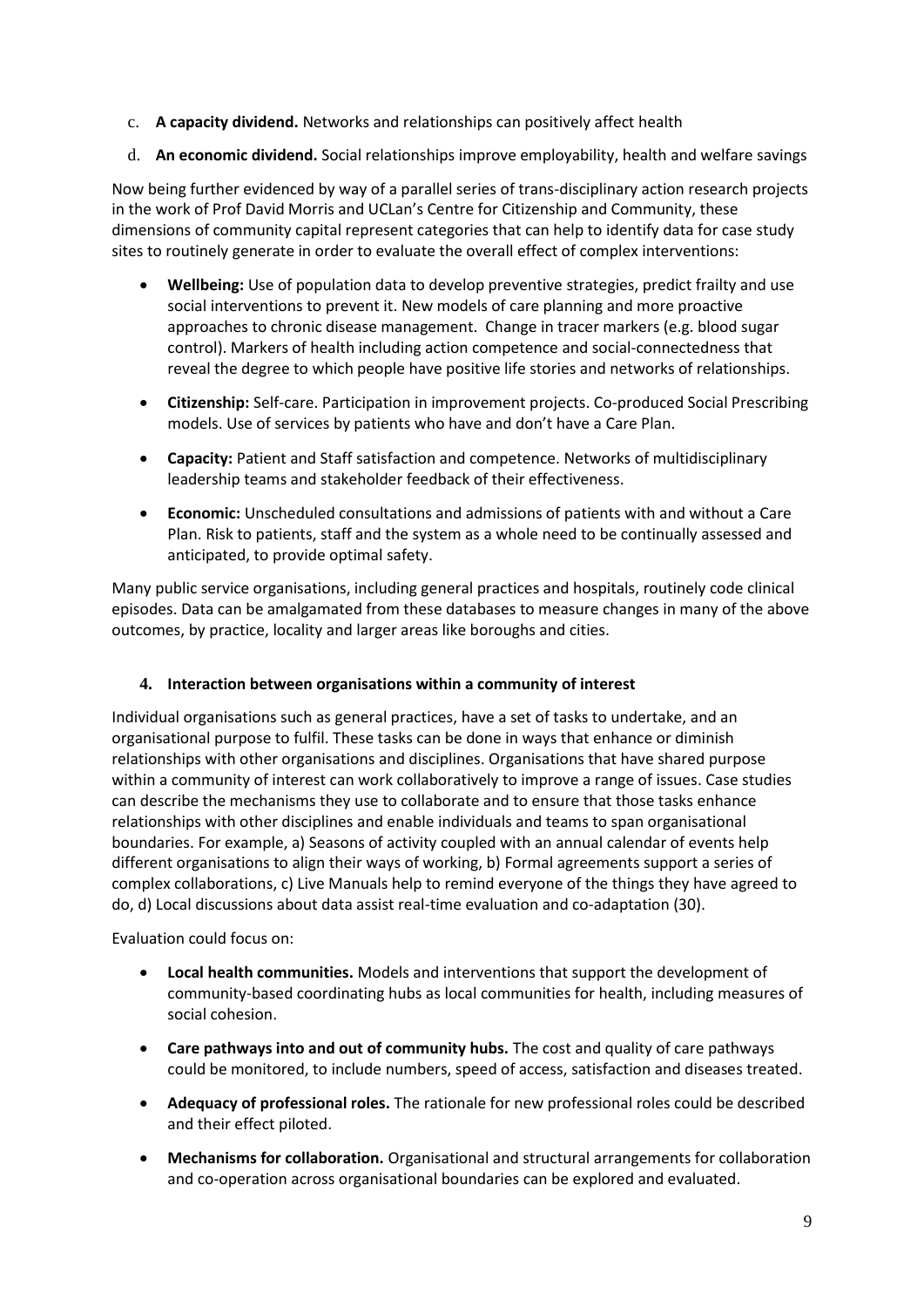# **5. Infrastructure of facilitation and communication**

To make collaboration happen at scale and be sustained over time, case studies of COIC need infrastructure to support creative interaction, collaborative projects, data generation and leadership development. These need to support both hospital and community practitioners and managers, and be explained in languages that each can relate to. For example, medical specialists are likely to appreciate the value of integrated approaches to disease prevention, but less easily see the value of social cohesion as a health asset in its own right. Evaluation could focus on:

- **Applied research units** that support all aspects of collaborative improvement, using fourth generation evaluation to facilitate multi-perspective evaluation (26).
- **Mechanisms** in different parts of society, beyond healthcare, to support boundary-spanning learning and change for shared care, health promotion and community development.
- **Large group formats.** Large group events such as Open Space (31) Future Search (32), Appreciative Inquiry (33) and Real Time Strategic Change (34) help large numbers of people from different disciplines to creatively interact.

# **6. Strategies to develop and sustain leadership**

Leadership for COIC combines sense-making (35) with 'heroic' individual actions. Networks of multidisciplinary leadership teams, including specialists and generalists, can help various constituencies to make sense of the complexity that might otherwise overwhelm them. They can help people to reach out rather than retract. Evaluation could focus on:

- **Networks of multidisciplinary leadership teams**. Leadership teams need to be recruited and supported to learn how to engage people and organisations in coordinated cycles of interorganisational, inter-disciplinary learning and change and link these to established functions such as professional bodies, policy-making organisations and funding bodies.
- **Community development**. Leaders need to understand and meaningfully apply community development principles. They need to understand that cooperative working often happens when people cannot get 'market share' and can cease when a new way of working is established so ongoing renewal is an essential aspect of sustainability.
- **Learning**. Support for leaders and leadership teams is needed to help them to devise, adapt and lead models that help communities to develop themselves and to communicate the value of their work to others. Initiatives can be led from various places, including schools and voluntary agencies (e.g. Hans Kai patient self-help groups).
- **Continual quality improvements**. Ongoing support of leadership teams could provide mutual support and learning, continual system-wide improvements, and succession planning. This needs to cover a range of disciplines and their academic homes, including nursing and allied health professions, social care and voluntary groups.
- **Education sector** needs to include skills to lead and evaluate community-oriented integrated care on various curricula, including those of health professionals.

# **7. Ways for citizens to learn the skills to take part**

'Horizontal' aspects of COIC require skills to build trusted relationships in multiple directions. This can conflict with the modern emphasis on individualism and compartmentalisation. Citizens and healthcare practitioners alike need to learn and relearn how to value diversity and build resilient communities. This is needed at all stages of life, including formative and ongoing learning of health workers, new parents, primary and secondary schools, working life and the Third Age. Society needs to develop citizens who are ready, willing and able to contribute to a healthy society. Evaluation can focus on the knowledge, skills and attitudes needed to contribute to a healthy society, including people's ability to: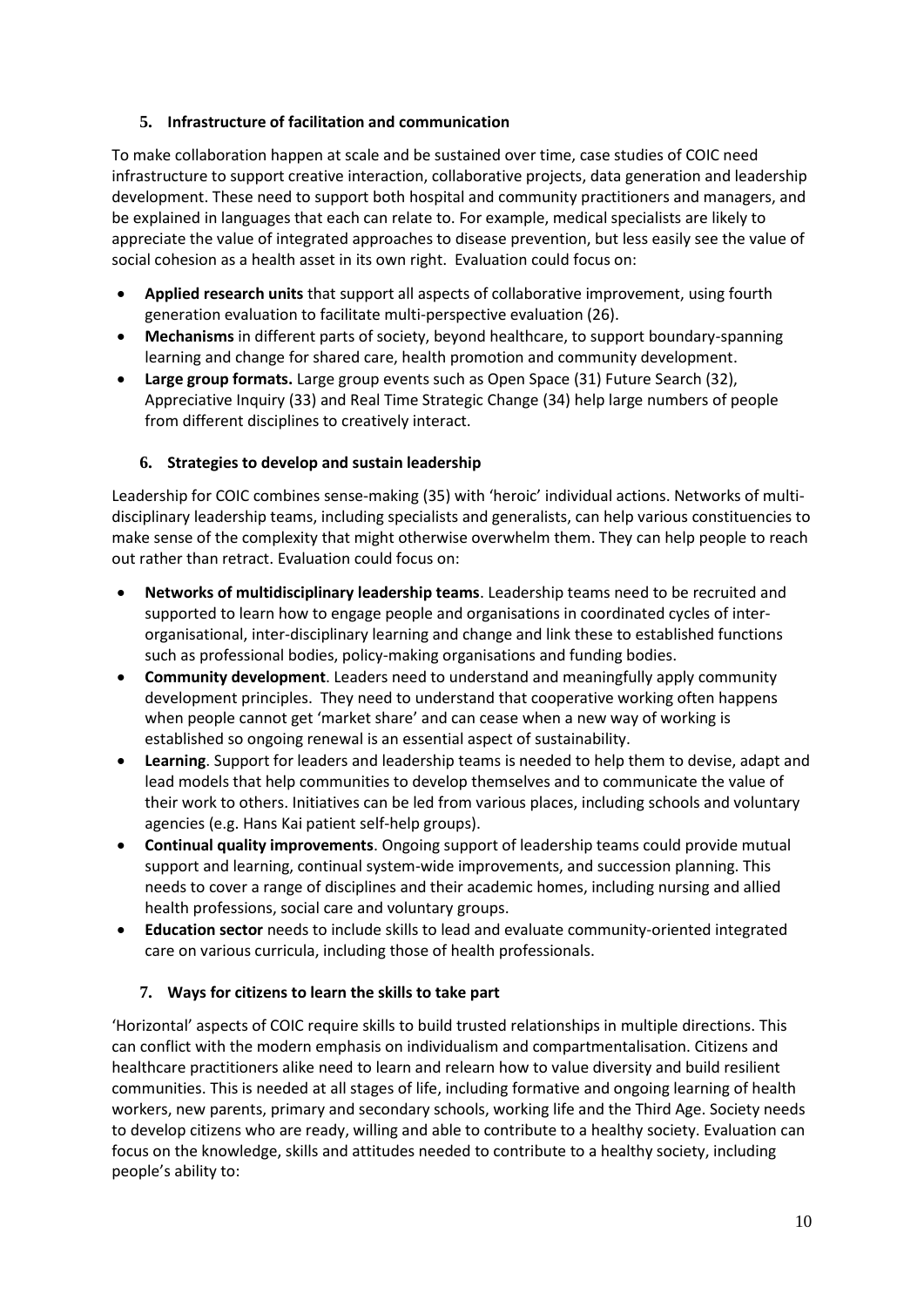- Be alive and balanced in the moment, able to adventure in unfamiliar places, be a team player, and a resilient, life-long, life-wide learner.
- Be able to conceptualise whole systems and coherent stories, see connections between parts and wholes and make timely contributions to enhance both.
- Be able to develop equal relationships and diverse communities.
- Participate formally as actors within an organisation (e.g. as members of a co-operative), and thus enable citizens as a constituency to have a voice alongside healthcare practitioners.

## **Approaches to evaluation**

Throughout the world, ways to evaluate community-oriented integrated care are being considered both as a theoretical approach to systems research (36) and as practical evaluation of contemporary models such as the UK New Care Models (37) and Primary Care Homes (19).

As well as outcomes, processes of engagement need to be evaluated that build communities of interest, for example, the number of members and partners involved and what they practically do; conversations held and concluded, co-produced papers published then used to stimulate more debate and co-production. The responsibilities of members and collaborating organisations need to be clear and the degree to which they fulfil their roles audited. One reason for this is that the 'magic' within COIC goes beyond mechanical efficiency (although that is important). The magic lies in the degree to which the process motivates participants to be creative and self-actualised, see their parts in bigger wholes, feel that they belong and are able to build trusted relationships.

## **Conclusion**

We need to transform health-care services, which treat illnesses one at a time through individual actions, into integrated health and care systems where community-oriented integrated care (COIC) facilitates a whole society quest for whole society health. Everyone needs to be skilled at sharedcare and self-care. Everyone needs to be a team-player, system-thinker and community-developer, and everyone needs to support the development of these skills in everyone else.

LJPC has facilitated rich multidisciplinary debates over ten years about how to achieve COIC. We believe that the time is now right to set up a network of collaborating sites to pilot and evaluate case studies of COIC at scale. Case studies need to evaluate care pathways, collaborative health improvements and stakeholder engagement. This paper describes seven areas to pay attention to.

A network of collaborating sites could be thought of as interlinked *communities of interest,* united in a shared purpose to shift culture away from naïve individualism towards a healthy balance between valuing individual selves and appreciating others, and between responsibilities and rights (38). People should expect 'Both-And' solutions to complex issues, and be appropriately wary of simple linear and controlling 'Either-Or' solutions outside of short-term, transactional tasks.

From primary schools to university post-graduate programmes, students need to learn and re-learn these skills and be able to evaluate complex interventions using multi-paradigm inquiry that builds communities and reveals different aspects of whole moving pictures.

We should be alerted to the difficulty of this transformation by the fact that 2018 sees the 40<sup>th</sup> anniversary of the international Alma Ata declaration that agreed that these things are needed in healthy societies and in a healthy world. Yet, they have happened in only patchy ways and the theories, concepts and models for success remain contested.

We hope that the 70<sup>th</sup> anniversary of the NHS and the 40<sup>th</sup> anniversary of the WHO Alma Ata Declaration will spur many to take forward these ideas.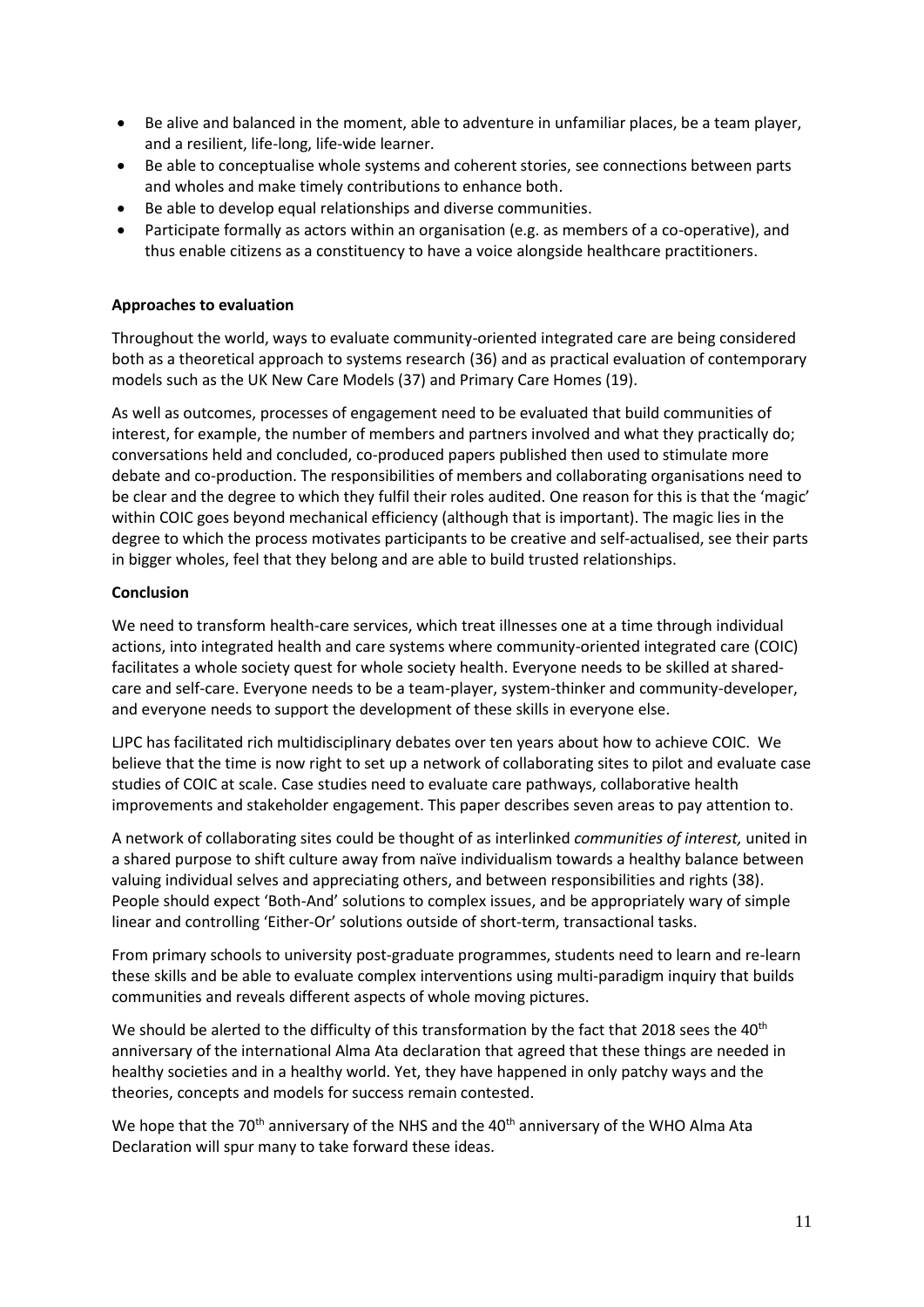Reference List

- 1. Thomas P, Nasir L, Breton M. Infrastructure to support modern primary care: the NAPCRG debate update. London Journal of Primary Care 2014;6(2):35-8 [https://www.tandfonline.com/doi/pdf/10.1080/17571472.2014.11493411?needAccess=tru](https://www.tandfonline.com/doi/pdf/10.1080/17571472.2014.11493411?needAccess=true) [e.](https://www.tandfonline.com/doi/pdf/10.1080/17571472.2014.11493411?needAccess=true)
- 2. Thomas P, Burch T, Ferlie E, Jenkins R, Wright F, Sachar A et al. Community-oriented integrated care and health promotion - views from the street. London Journal of Primary Care 2015;7(5):83-8 [https://www.tandfonline.com/doi/full/10.1080/17571472.2015.1082347.](https://www.tandfonline.com/doi/full/10.1080/17571472.2015.1082347)
- 3. Thomas P. Collaborating sites for community-oriented integrated care and health promotion. London Journal of Primary Care 2018;9(1):2-6 <http://www.tandfonline.com/doi/pdf/10.1080/17571472.2016.1271491?needAccess=true> .
- 4. Kark Sidney. The Practice of Community Oriented Primary Health Care. New York: Appleton-Century-Crofts; 1981.
- 5. Ashton J, Seamore H. The New Public Health. Open University Press.; 1988.
- 6. Heyrman J (ed). EURACT Educational Agenda, European Academy of Teachers in General Practice. 2005. Leuven.
- 7. Tudor Hart Julian. A new kind of doctor. London: Merlin Press; 1988.
- 8. McKnight John. The Careless Society, Community and it's Counterfeits. 1995.
- 9. Lowell S, Idler E. The Hidden Health Care System, Social Resources in Health Care. Golden Apple Publications; 2010.
- 10. Chan M. *Primary Health Care – Now More Than Ever.* 2008. WHO.
- 11. Argyris C, Schon DA. Organizational learning 2 Theory, method and practice. USA: Addison Wesley; 1996.
- 12. Senge P. "The Fifth Discipline". London: Century Hutchinson; 1993.
- 13. Wenger Etienne. Communities of practice and social learning systems. Organization 2000;7(2):225-46.
- 14. Mills Cliff, Swarbrick Gareth. Going with the grain: organising for a purpose. London Journal of Primary Care 2018;6(1):3-7 DOI 10.1080/17571472.2014.11493404.
- 15. Macdonald JJ. Primary Health Care Medicine in its place. London: Earthscan Publications Ltd.; 1992.
- 16. Ferlie E. Public management 'reform' narratives and the changing organisation of primary care. London Journal of Primary Care 2015;3(2):76-80, DOI: 10.1080/17571472.2010.11493306.
- 17. Meads G. Primary care in the twenty-first century an international perspective. Oxon: Radcliffe Publishing Ltd; 2006.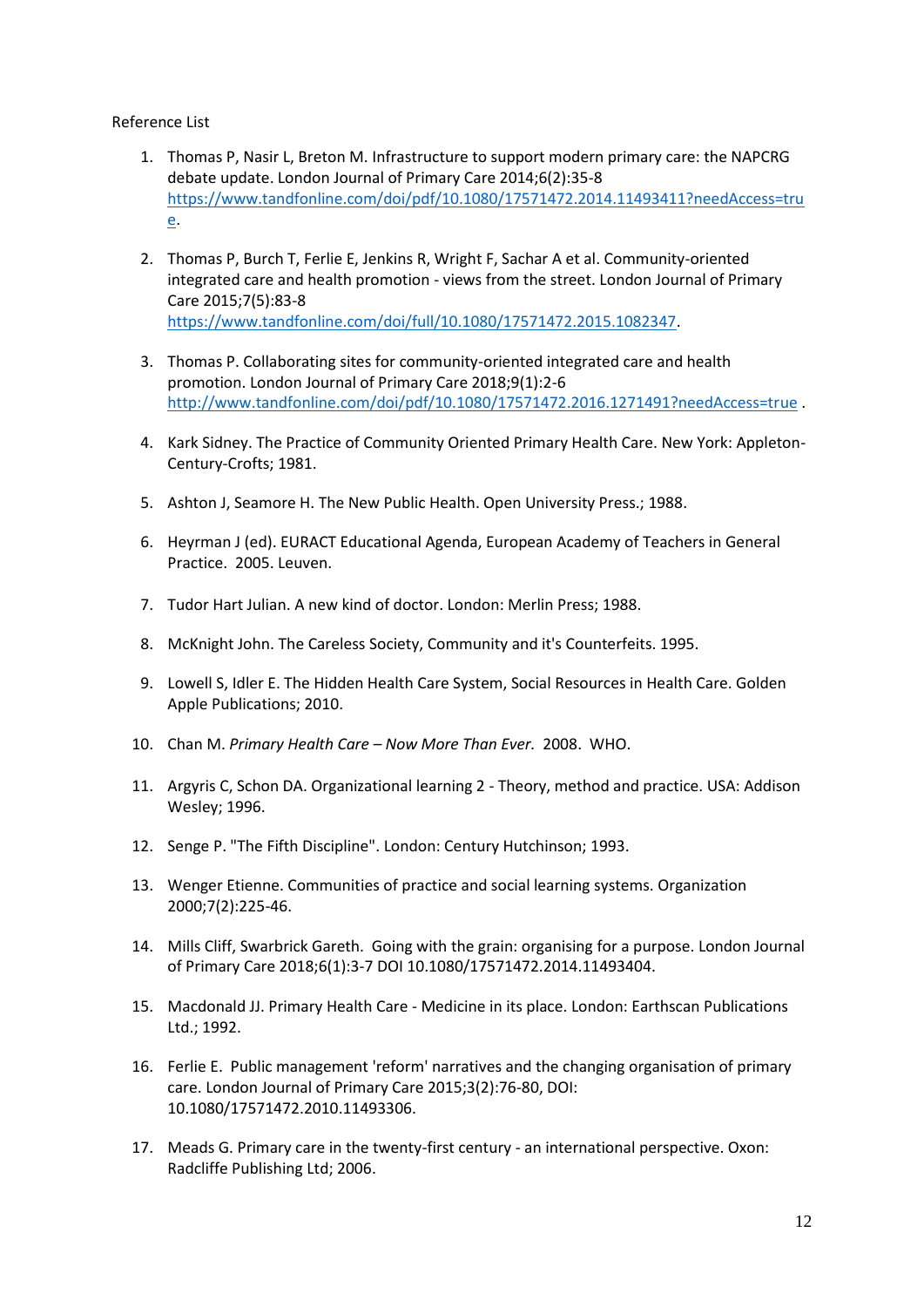- 18. Chana Nav and Bull Michelle. The Primary Care Home Model. 21-3-2017. [https://www.kingsfund.org.uk/sites/default/files/media/Dr%20Nav%20Chana%20and%20M](https://www.kingsfund.org.uk/sites/default/files/media/Dr%20Nav%20Chana%20and%20Michelle%20Bull.pdf) [ichelle%20Bull.pdf](https://www.kingsfund.org.uk/sites/default/files/media/Dr%20Nav%20Chana%20and%20Michelle%20Bull.pdf) , National Association of Primary Care.
- 19. Kumpunen R, Rosen R, Kossarova L, and Sherlaw-Johnson C. Primary Care Home. Evaluating a new model of primary care. Research report. 2017. <https://www.nuffieldtrust.org.uk/files/2017-08/pch-report-final.pdf>, Nuffield Trust.
- 20. NHS England. New Care Models supporting the design and implementation of new care models in the NHS. 2016[. www.england.nhs.uk/ourwork/new-care-models/,](http://www.england.nhs.uk/ourwork/new-care-models/,) NHS England.
- 21. Thomas Paul. New Care Models revisited. London Journal of Primary Care 2017;9(2):17- ,DOI:10.1080/17571472.2017.1299163.
- 22. Roberts Samantha, Unadkat Neha, Chandok Raj, Sawtell Thirza. Learning from the Integrated Care Pilot in West London. London Journal of Primary Care 2015;5(1):59-62, DOI: 10.1080/17571472.2013.11493376.
- 23. Steeden Andrew. The Integrated Care Pilot in North West London. London Journal of Primary Care 2015;5(1):8-11, DOI:10.1080/17571472.2013.11493362.
- 24. Chandok Raj, Unadkat Neha, Nasir Laura, Evans Liz, Thomas Paul. How Ealing Health Networks can contribute to efficient and quality healthcare. London Journal of Primary Care 2018;5(2):84-6, DOI:10.1080/17571472.2013.11493385.
- 25. Sanfey John. The use of case studies to drive bottom-up leadership in community-oriented integrated care and health promotion (COIC). London Journal of Primary Care 2018;9(1):7-9, DOI: 10.1080/17571472.2016.1271497.
- 26. Guba Egon, Lincoln Yvonna. Fourth generation evaluation. Newbury Park, California: Sage; 1989.
- 27. Thomas P, Meads G, Moustafa A, Nazareth I, Stange K. Combining horizontal and vertical integration of care: a goal of practice based commissioning. Quality in Primary Care 2008;16(6):425-32.
- 28. Naylor C, Imison C, Addicott R, Buck N, Goodwin T, Harrison S, Ross L, Sonora L, Tian Y, and Curry N. Transforming our health care system: ten priorities for commissioners. 2015. Kings Fund, Kings Fund.
- 29. Parsfield Matthew (ed). Community Capital The value of connected communities. 18-10- 2015. RSA, UCLan & LSE.
- 30. Thomas Paul. Collaborating for Health. Abingdon: Routledge; 2018.
- 31. Harrison Owen. Open Space Technology a user's guide. San Francisco: Berrett-Koehler; 1997.
- 32. Weisbord Marvin, Janoff Sandra. Future Search an action guide to finding common ground in organizations and communities. 2nded. San Francisco: Berrett-Koehler; 2000.
- 33. Cooperrider DL, Sorenson PF Jnr, Yaeger TF, Whitney D. Appreciative Inquiry: An Emerging Direction for Organizational Development. Champaign Illinois: Stipes; 2001.